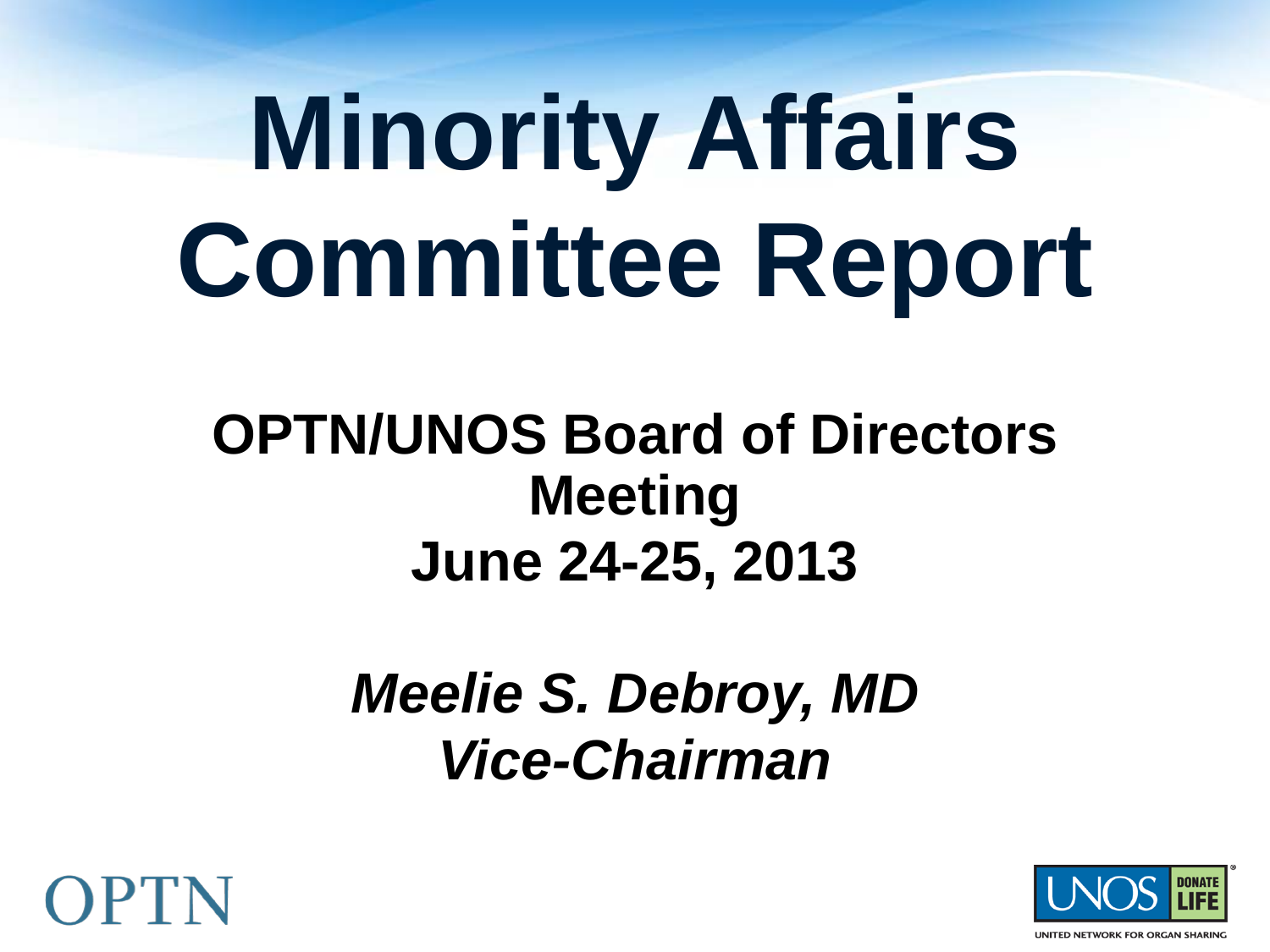# **Highlights**

## **MAC Project Updates**

- **Educational Guidance on Patient Referral to Kidney Transplantation**
- **Other MAC Projects**

## **Other Discussion**

- **KAS Updates**
- **KPDPP Updates**
- **OPTN Project Collaborations**



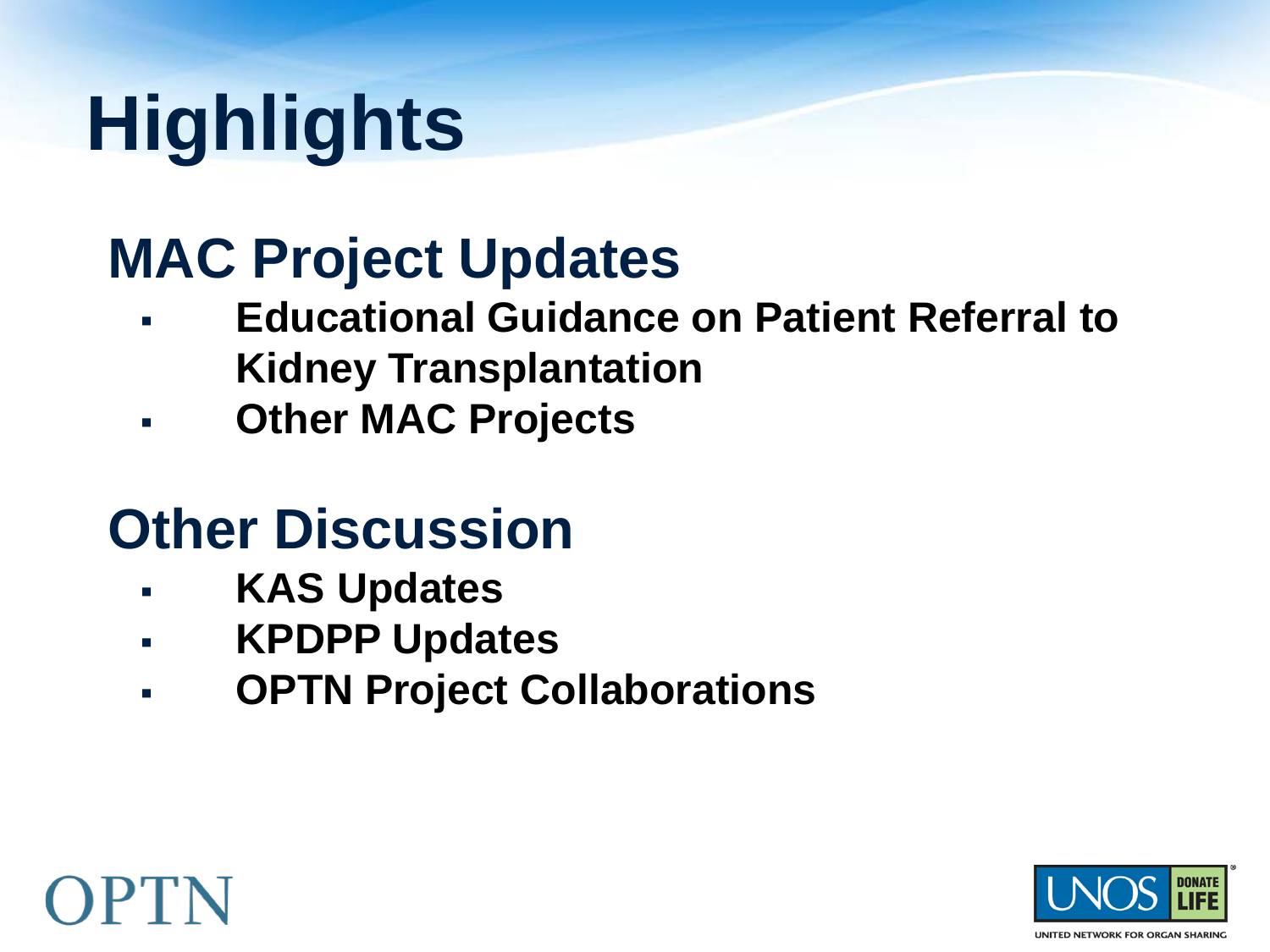## **Other MAC Project Updates**

- **Perceptions of the Organ Procurement and Transplantation Network/United Network for Organ Sharing (OPTN/UNOS) Public Comment Period Among Dialysis Patients**
- **Referral to Kidney Transplantation: The Transplant Program's Perspectives**
- **Addressing Issues of Equity and Utility to Enhance Access to Transplant: A Historical Perspective of Kidney Allocation Policy from the Minority Affairs Committee**



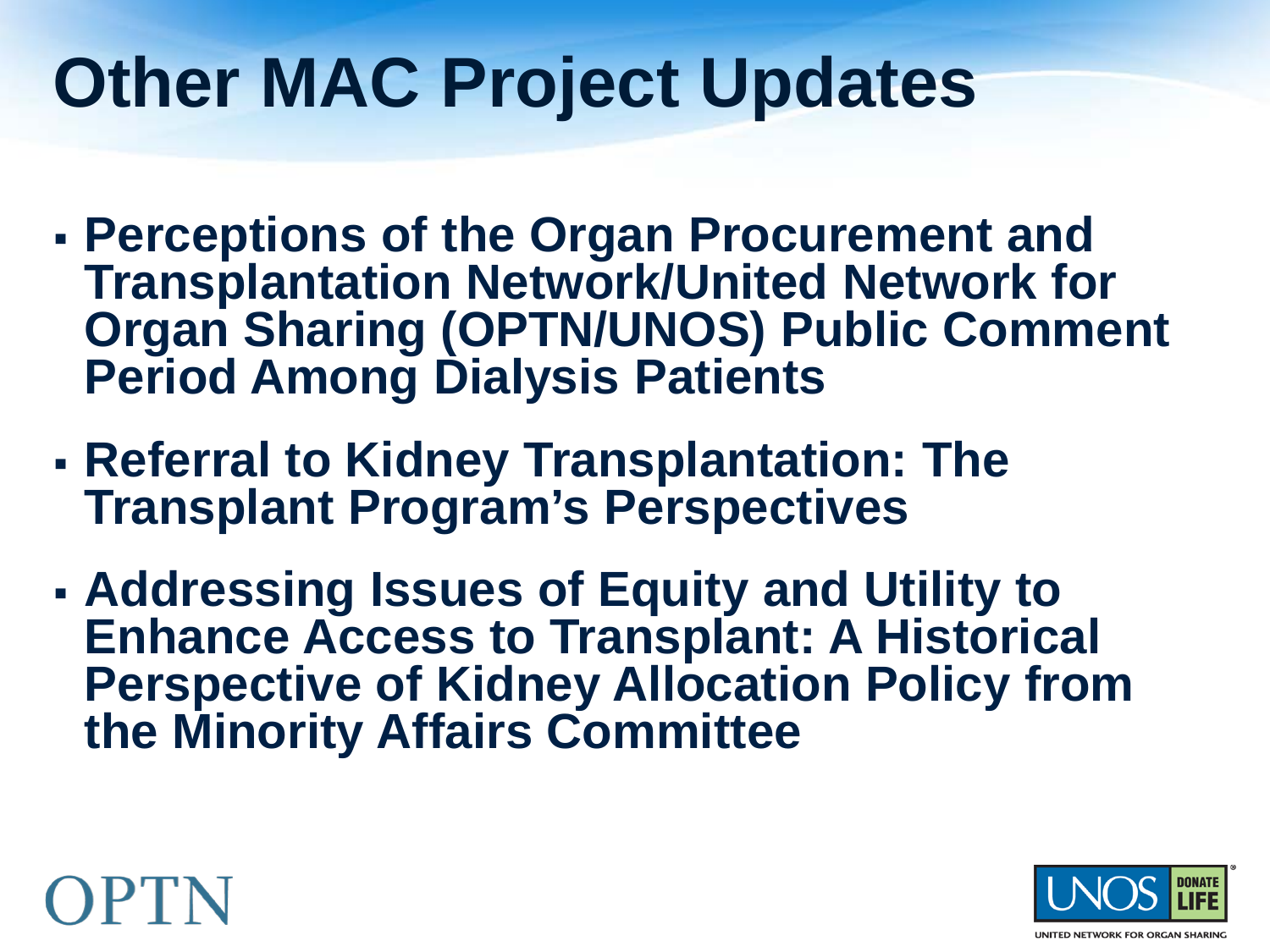## **Review of Proposed (KAS) - Post Public Comment Considerations**

- **Expanded Waiting Time Definition** 
	- **Vote to NOT support capping waiting time (Unanimous)**
- **ABO Titration Methodology**
	- **Vote to support standardization of methods to maximize A2/A2B transplants (DTT equivalents)**



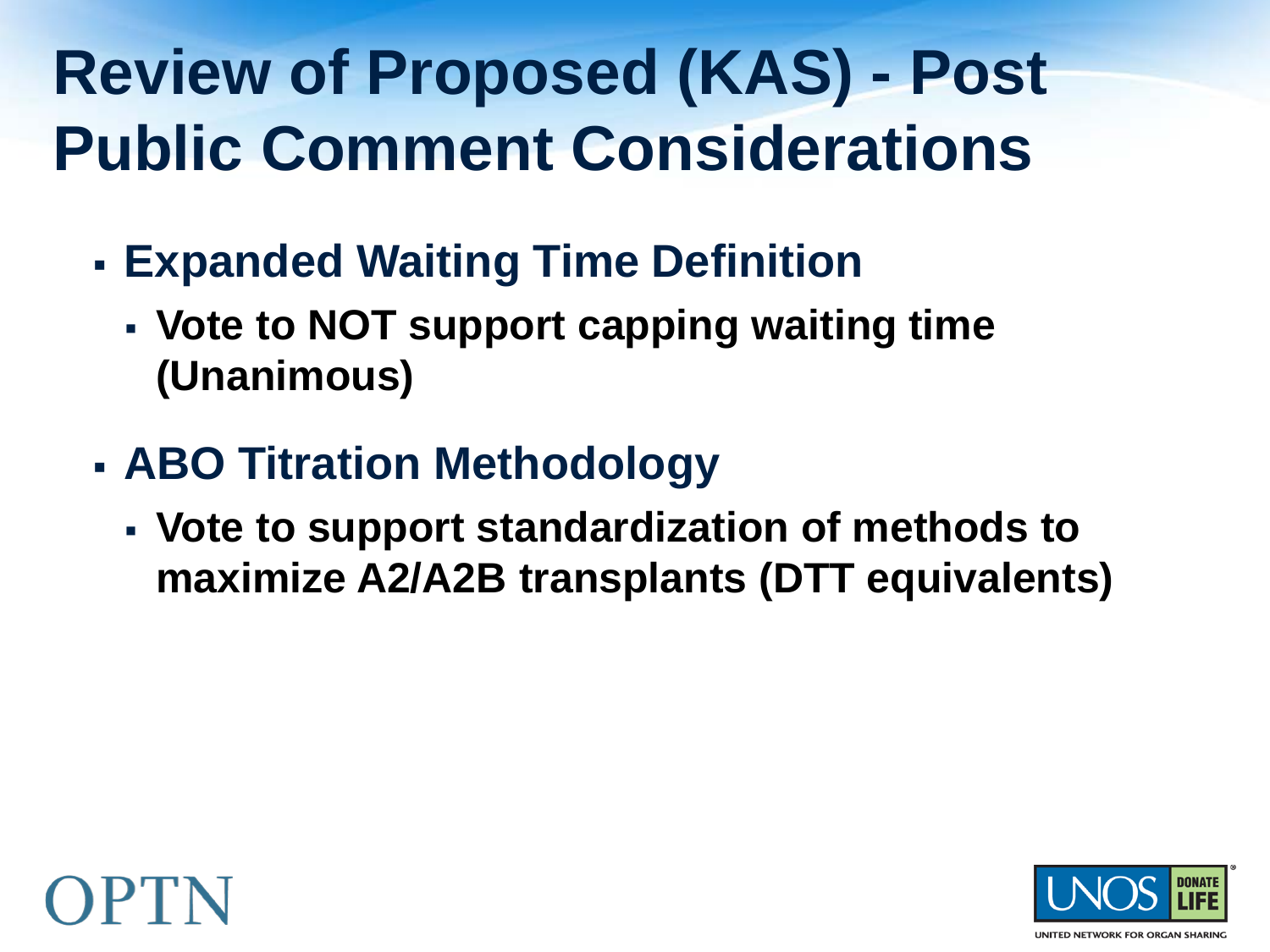## **Kidney Paired Donation Pilot Program Update**

- **Efforts to expand participation in pilot**
- **MAC early examination of minority impacts:**
	- **Requests for demographic information on candidates and recipients in pilot program (age and ethnicity)**
	- **Geographic location of and patient demographics at participating centers**



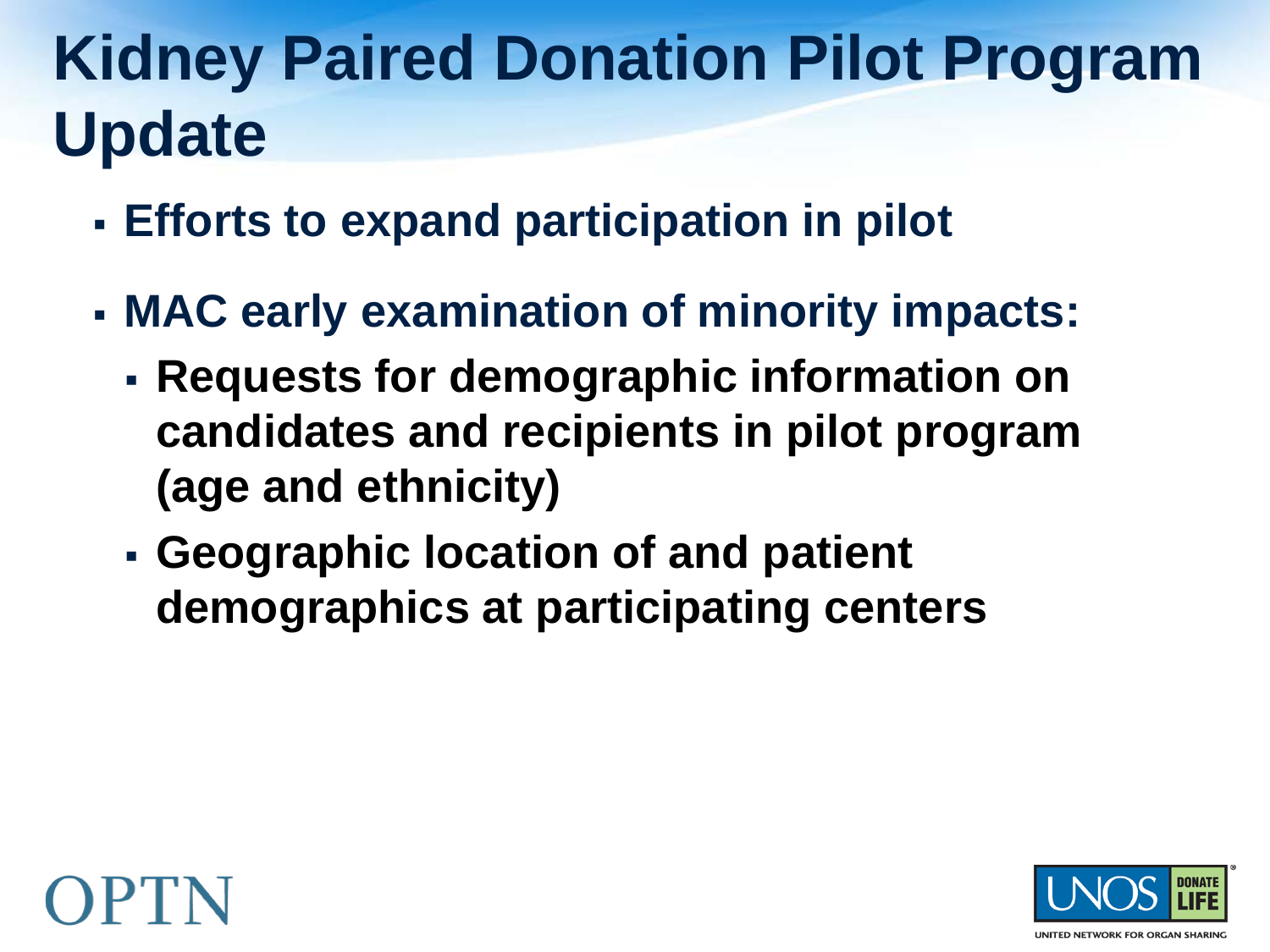## **Proposed OPTN Committee Project Collaborations**

- **Minority Living Donor Safety**
- **Geographic Distribution (Equity Measures)**
- **Multi-Organ Allocation**



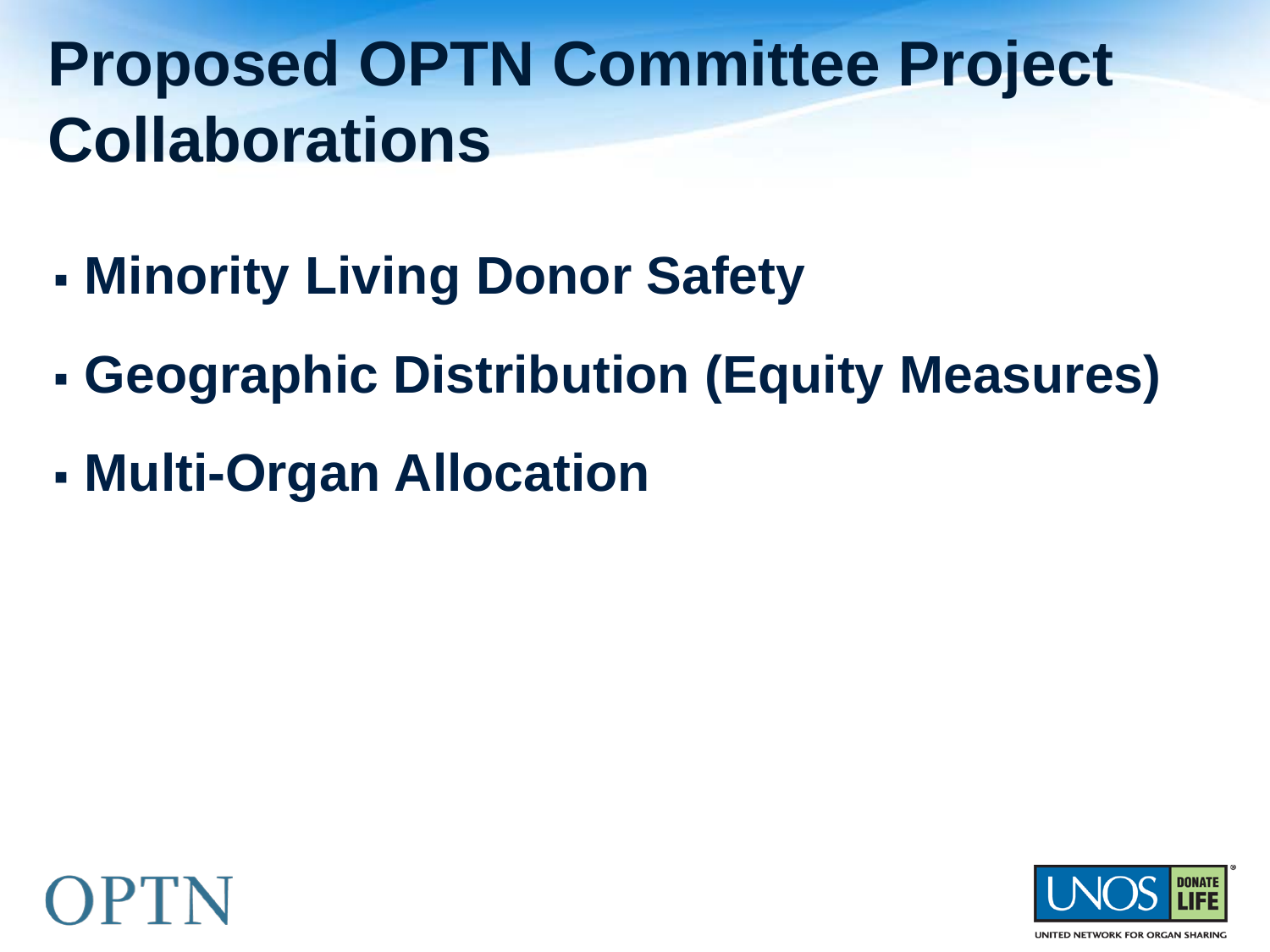# **Special Thanks**

## **Deanna L. Parker, MPA, Liaison to the Minority Affairs Committee**

## **Wida Cherikh, Ph.D, Senior Biostatistician**



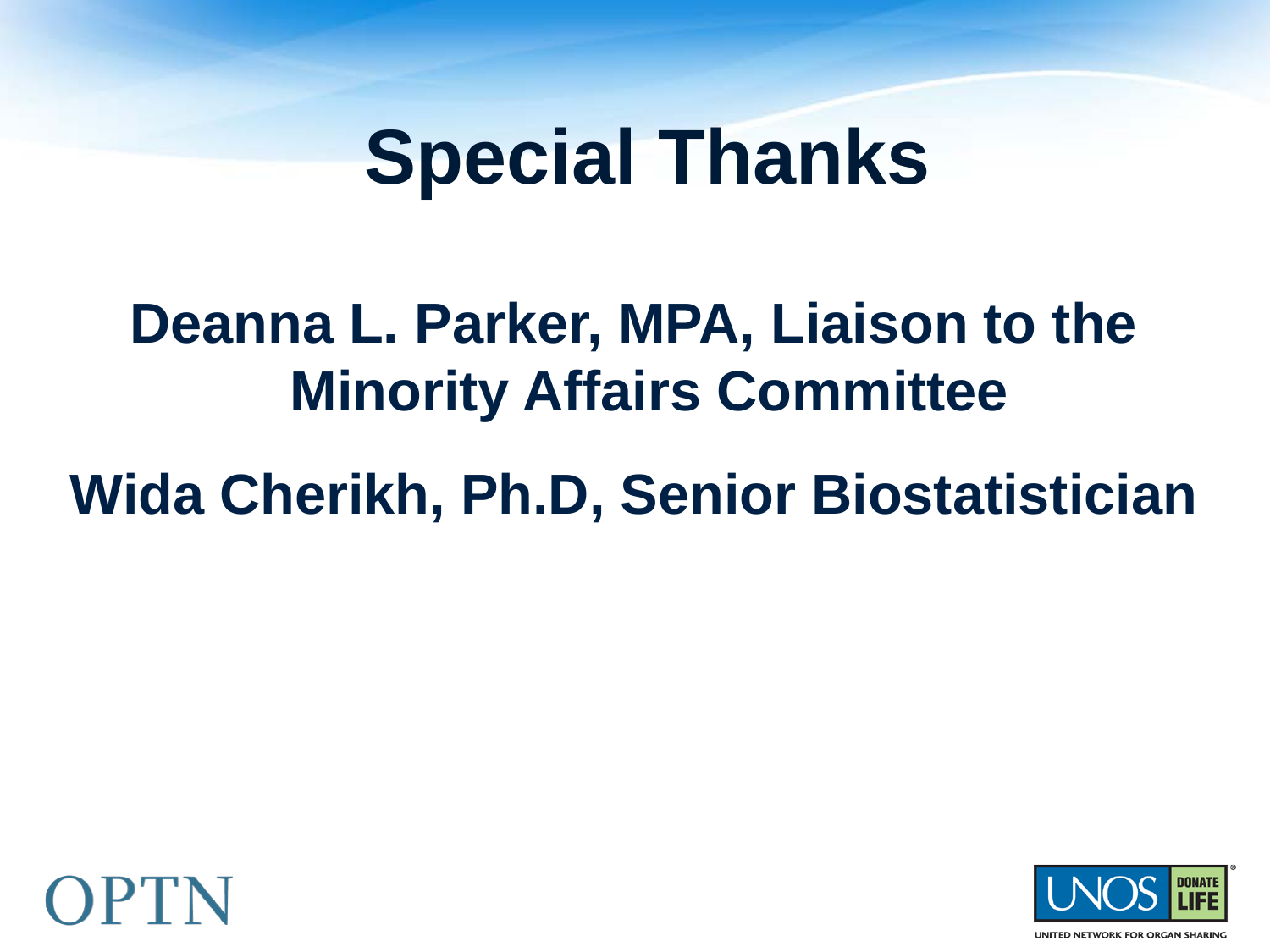

#### **Silas P. Norman, MD Chair, Minority Affairs Committee [spnorman@umich.edu](mailto:spnorman@umich.edu)**

 **Deanna L. Parker, MPA Minority Affairs Committee Liaison [Deanna.parker@unos.org](mailto:Deanna.parker@unos.org)**



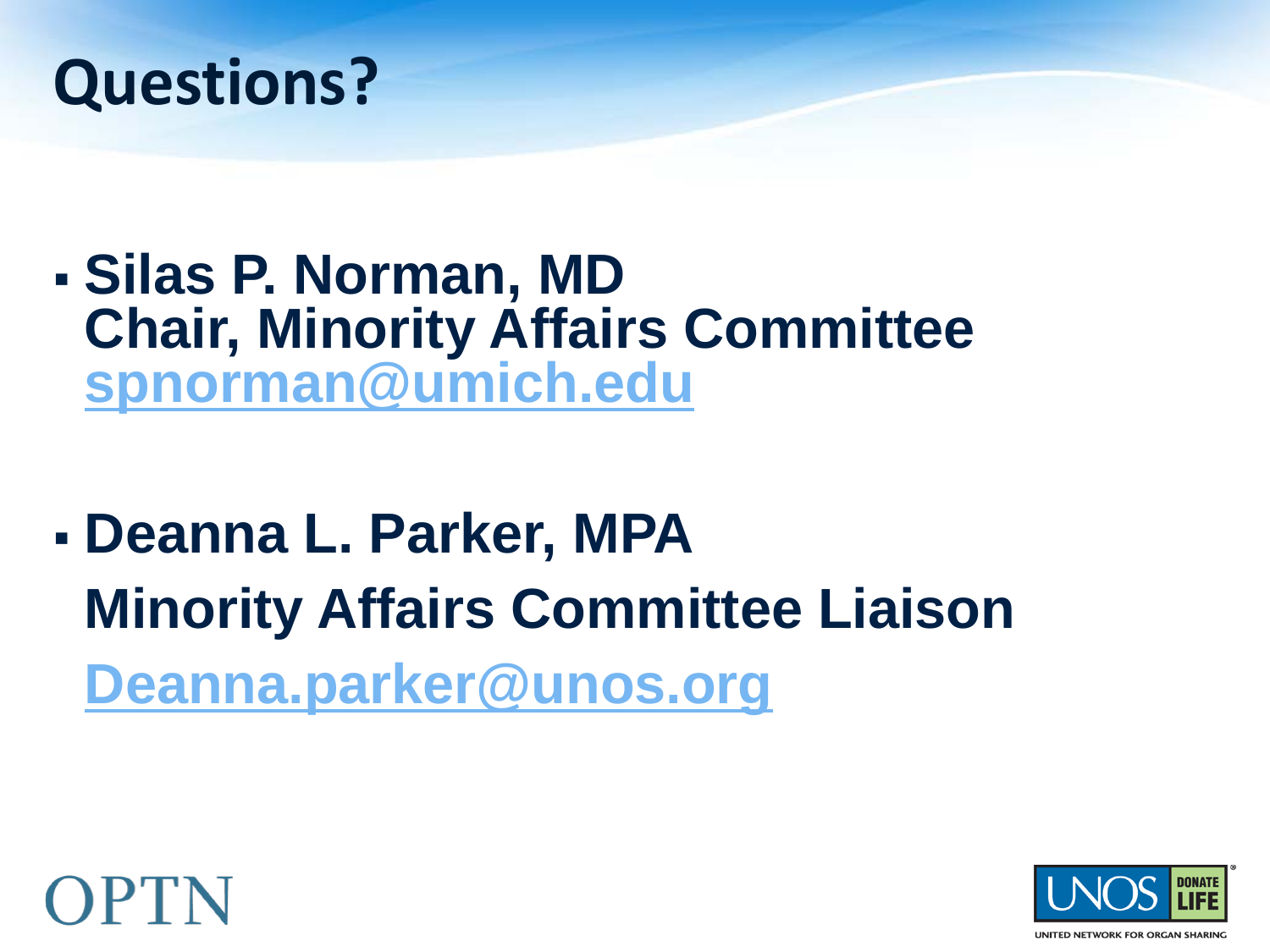# **Additional Data Slides**





UNITED NETWORK FOR ORGAN SHARING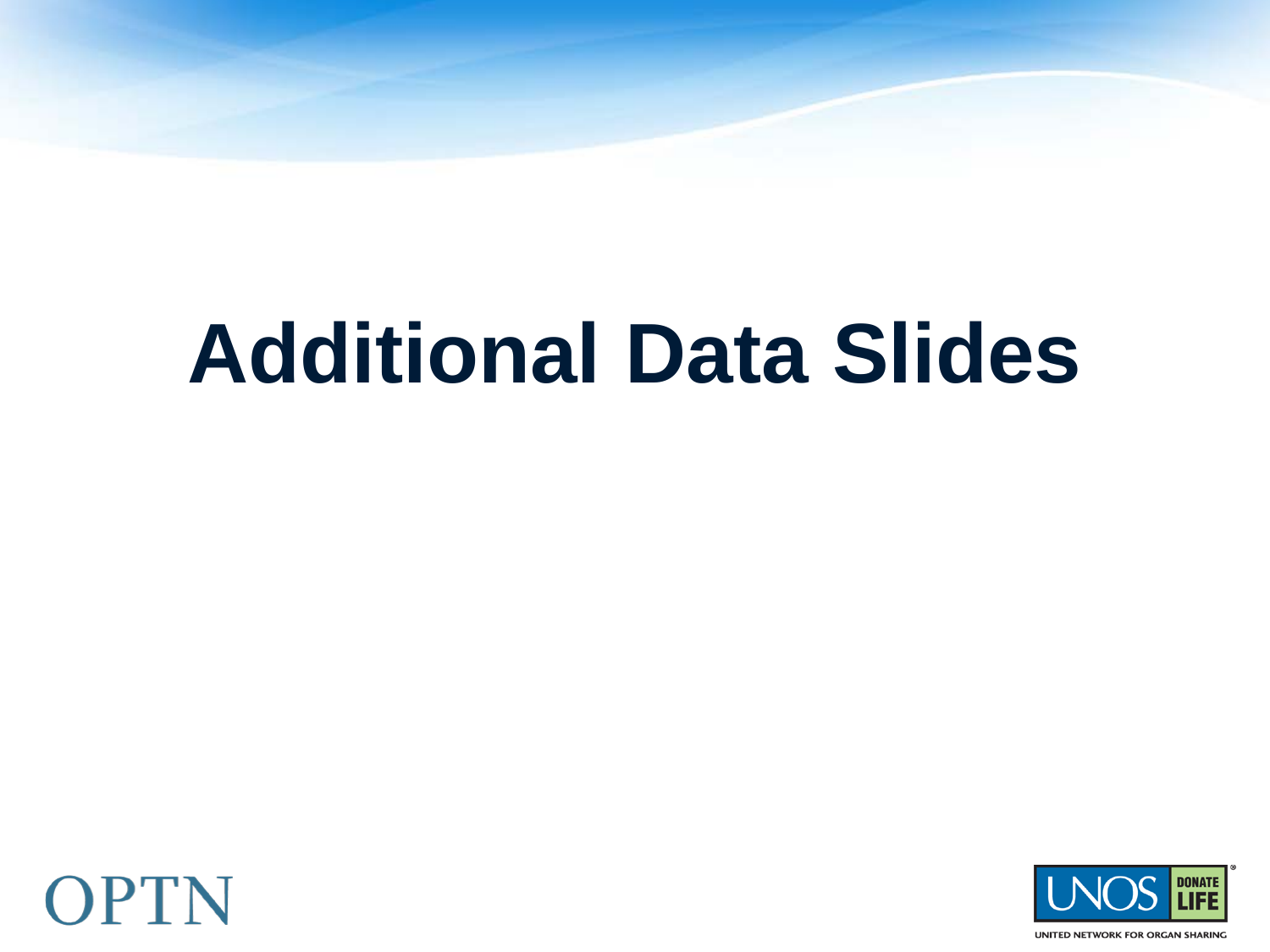#### **Cumulative Distribution of Pre-Registration Dialysis Years - Kidney Additions with Pre-Registration Dialysis 1/1/07-12/31/12**